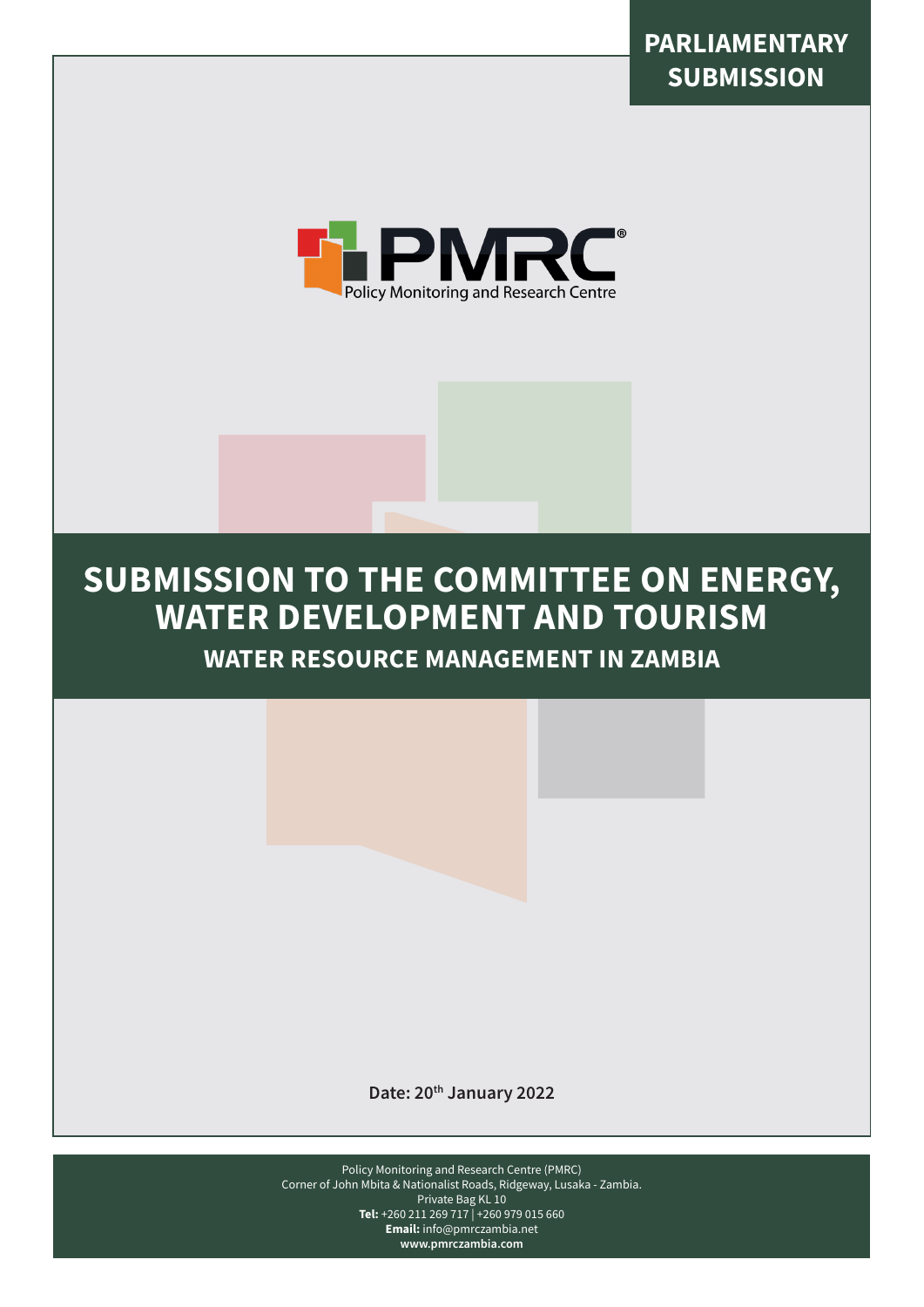# **I. Comments on the adequacy of the policy and legal framework governing water resource management.**

The water sector in Zambia is guided by various policy documents. These include but are not limited to:

#### **a. National Water Policy (2010)**

The National Water Policy (NWP) is a government document which seeks to address cross-sector interests in the water sector with a particular focus on water resources planning, development, management and utilization. The policy addresses water issues in twelve key areas of the economy including food and agriculture, fisheries, tourism, water supply and sanitation, wildlife, mining, industry, environment, energy, land, national heritage, and transport.

For the most part, the Policy remains largely adequate given its scope of coverage. However, there is now need to assess the progress that has been made in its implementation since its adoption in 2010. The Policy lacks an adequate institutional and legal framework as it pertains to monitoring, regulation and sanctioning. As part of an assessment on progress made, these inadequacies should be reviewed. Furthermore, there is need to update the NWP by taking into consideration the key developments in the water sector in Zambia during the last 10 years, as well as developments in the wider international community, particularly as they relate to climate change adaptation.

### **b. Water Resources Management Act (2011)**

The principle legislation for water resource management is the **Water Resources Management**  Act No. 21 of 2011 which governs overall water resources. The Act outlines the principles which form the basis for managing water sources in Zambia. Additionally, the Act establishes the Water Resources Management Authority (WARMA), a statutory body responsible for managing the quality and quantity of Zambia's surface and groundwater water resources.

There is need to review this Act which was established a decade ago. Specifically, there is need for a more decentralized structure which provides for stakeholder participation. The decentralization process requires many changes in institutional structures, as well as the reallocation of power and funds to provide for the participation of various stakeholders in the governance of Zambia's water resources. Decentralization is linked to greater stakeholder participation. These two principles could lead to a greater sense of ownership in the management of water resources.

## **II. What should be done to protect and harness water resources?**

To protect and harness water resources against the backdrop of increasing demand, water scarcity, weather extremes and other challenges such as those linked to climate change, there is need to:

- Strengthen institutional tools such as legal and regulatory frameworks which govern our water management (e.g., The Water Resources Management Act of 2011) and water pricing to ensure better allocation, regulation, and conservation of water resources.
- Strengthen coordination mechanisms among commercial utilities and National Water And Supply Company (NWASCO), as well as government authorities responsible for land allocation. A lack of coordination between the two has previously resulted in the allocation of residential plots without prior provision of the necessary water supply and sanitation services. This has contributed to the proliferation of private boreholes and poorly constructed septic tanks which has consequently resulted in the contamination of underground water.
- Enhance the regulation of both surface and groundwater extraction in order to preserve water bodies.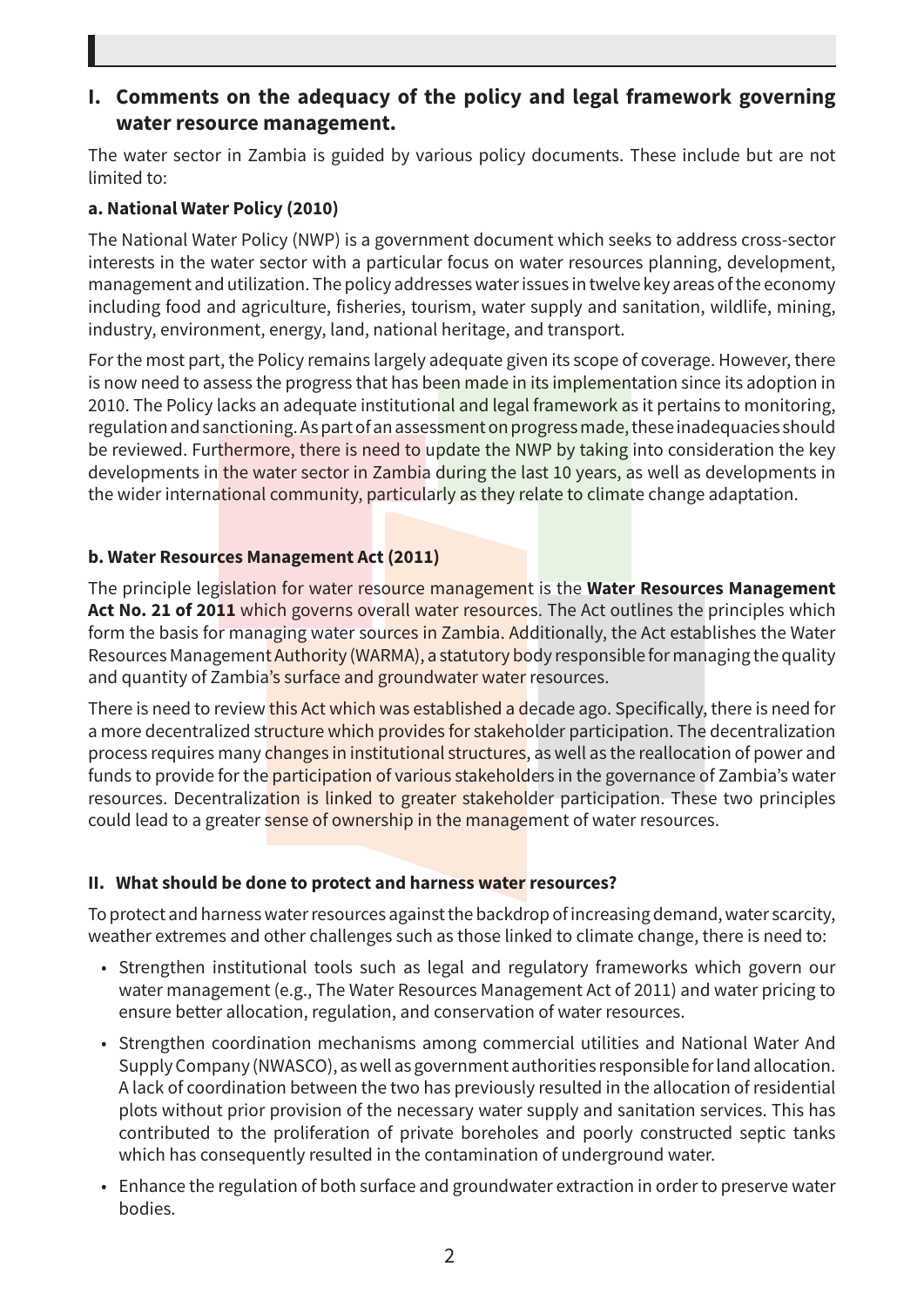- Enhance tree planting programmes in order to protect and restore water basins.
- Invest in innovative technologies for recycling storm water and wastewater as well as technology for developing non-conventional water sources (such as saline water, agricultural drainage water and water containing toxic elements and sediments)
- Seek opportunities for enhanced water storage such as through aquifer recharge and recovery
- Develop information systems/databases which provide details about the availability and distribution of water resources, enable resource monitoring and hydro-meteorological forecast and warning.
- Increase funding to environmental protection to improve and enhance coordination in the management of water resources.
- Ensure the rehabilitation of water and sanitation service infrastructure

#### **III. What are the major challenges impending effective water management?**

Zambia has over the years faced a number of challenges in managing Her water resources and these have resulted in; inadequate supplies to meet various needs, pollution, inadequate information for decision making, inefficient use of the resource, inadequate financing and limited stakeholder awareness and participation. Gross mismanagement and exploitation of water resources have been reflected in increasing conflict between different users and uses of water. Major challenges include:

- Unplanned growth of urban centres and expanding populations have increased water demand for food production, industrialization, which are putting pressure on limited freshwater resources and impeding effective water management.
- Unsustainable exploitation of natural resources.
- Different water users (agriculture, domestic and industrial) coming into conflict with each other due to a lack of regulatory mechanisms for its management.
- Meeting basic needs such as providing safe drinking water, protecting ecosystems, increased urbanisation, securing food supplies (more crops per drop), meeting industry's demand and increased energy and water demand which has negative impacts on water availability in the future.
- Water related risks and hazards such as drought, floods, etc. lead to competition over poorly allocated resources.
- Limited investment in water infrastructure and its maintenance thereof
- The cost of effective proper water resource management which includes the provision of safe drinking water and sanitation requires a huge investment
- There is need to attract funding in the sector such as through the Millennium Challenge Account (MCA) and other multilateral partners and stakeholders that can fund the management of water resources in order to meet the SDGs in the water and sanitation sector.